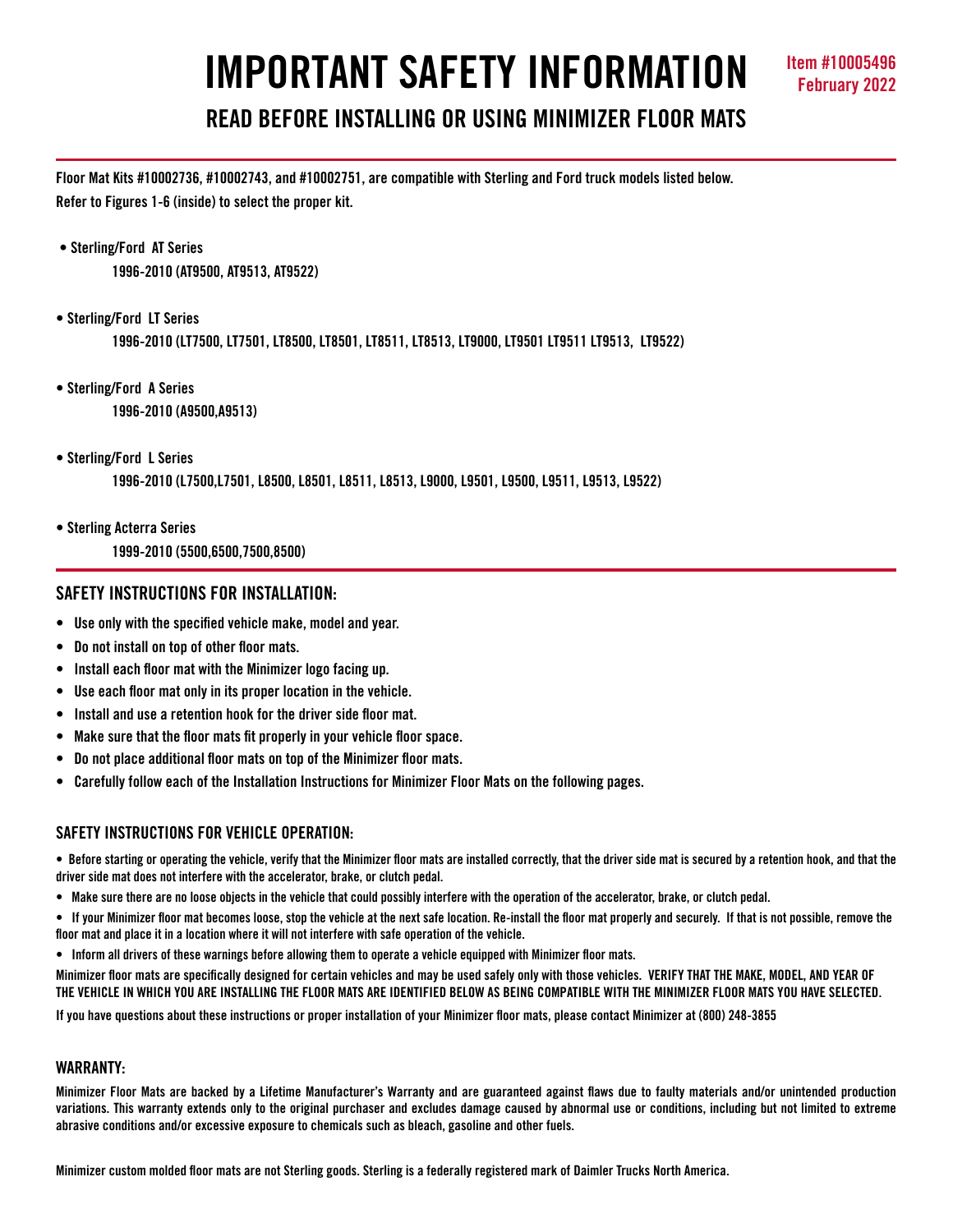# **STERLING FLOOR MAT KIT SPECIFICATIONS:**

**• Kit #10002736 shown in Figure 1 is compatible with 1996-2009 Sterling/Ford Models with suspended throttle and brake pedals as shown in Figure 2.**

**Figure 1 - Kit #10002736 Contents**



**Figure 2 - Suspended Throttle and Brake Pedals**



**• Kit #10002743 shown in Figure 3 is compatible with 1996-2009 Sterling/Ford Models with a suspended throttle pedal and a floor mounted brake pedal as shown in Figure 4.**

#### **Figure 3 - Kit #10002743 Contents**



**Figure 4 - Suspended Throttle Pedal with Floor Mounted Brake Pedal**



**• Kit #10002751 shown in Figure 5 is compatible with 1996-2009 Sterling/Ford Models with floor mounted throttle pedal and floor mounted brake pedal as shown in Figure 6.**

#### **Figure 5 - Kit #10002751 Contents**



**Figure 6 - Floor Mounted Brake and Throttle Pedals**



## **INSTALLATION INSTRUCTIONS:**

**1. Remove other floor mats from the vehicle before installing Minimizer floor mats.**

**2. Install the Minimizer floor mats right side up, with the Minimizer logo visible.**

**3. Each Minimizer floor mat is contoured to fit a particular location in the vehicle and may be used safely only in that location.**

**4. The Minimizer floor mat package contains one driver mat and one passenger mat.** 

**5. Position the driver mat in the truck as shown in Figure 7.** 

#### **Figure 7 - Driver Mat Installation with EzyRider Seat**

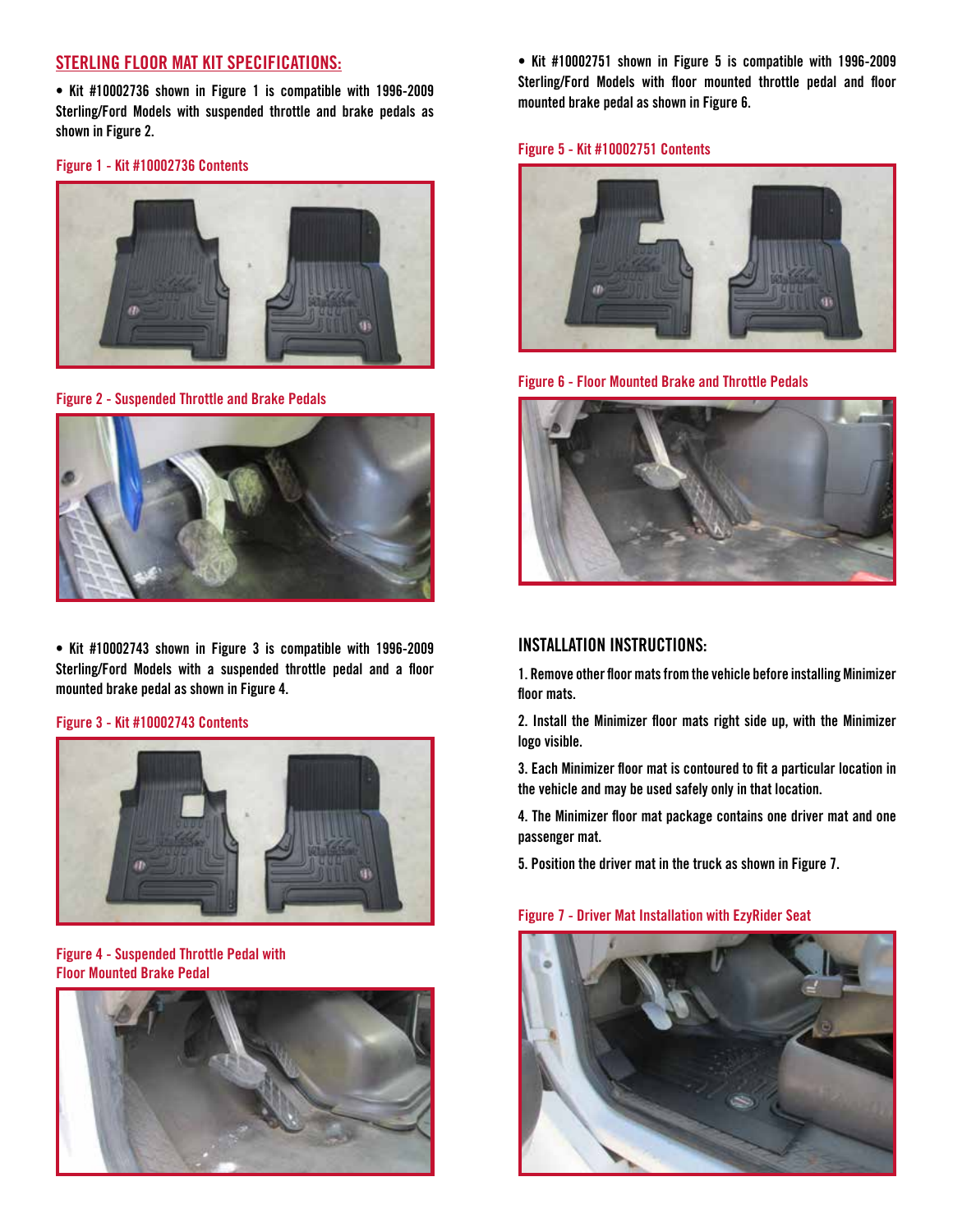**The driver mat must be pushed all the way forward so the front lip is making full contact with the doghouse trim panel and left foot rest. The driver mat is designed for the most common OEM seats. Trucks that are equipped with EzyRider driver seat (shown in Figure7) or non-standard aftermarket seats require hand trimming prior to installation. There is a raised rib molded into the driver mat to use as a trim guide. Use a sharp utility knife as shown in Figure 8 to trim along the outside edge of the rib preserving the rib for liquid containment.**

#### **Figure 8 - Trimming for EzyRider Seat**



**CAUTION: Minimizer floor mats are designed to be used with the factory rubber flooring in good condition. If the factory floor is in poor condition (has humps or bubbles) due to excessive moisture, the floor mat may not sit in place properly. If the floor mat does not sit in place properly there is risk that the floor mat will interfere with the brake and throttle pedals.** 

**6. Inside the package with the installation instructions, locate two black plastic retention hooks as well as a white tube of Primer 94 as shown in Figure 9.** 

**Figure 9 - Retention Hooks and Primer 94**



**7. Insert a hook up through the hole at the right rear corner of the driver side floor mat. The hook should fit flush with the underside of the floor mat.** 

**8. Once the hook is in place, let the driver mat with hook rest on the floor as shown in Figure 10. Next, confirm that the mat is not interfering with foot pedals and verify it is making proper contact with the surfaces surrounding the floor.**

#### **Figure 10 - Driver Mat Hook Installation**



**Mark the approximate position where the hook needs to be attached to the floor. Once the position is located, remove the driver mat from the truck.**

**9. Unpack the tube of Primer 94 and read the safety precautions printed on the tube.**

**10. Activate the tube of Primer 94 by crushing the tube at the black dot.**

**11. Clean all dirt or debris off the truck floor and apply Primer 94 to the truck floor area where the hook will be attached.**

**12. Allow the Primer 94 to dry on the truck floor for five minutes. 13. Install the driver mat in the truck with the hook inserted. Next, peel away the paper backing from the hook.**

**14. While holding onto neck of the hook, lower the driver mat into position and stick the hook to the floor. Apply firm pressure to the hook as shown in Figure 7 for 30 seconds to ensure a proper bond to the rubber floor.**